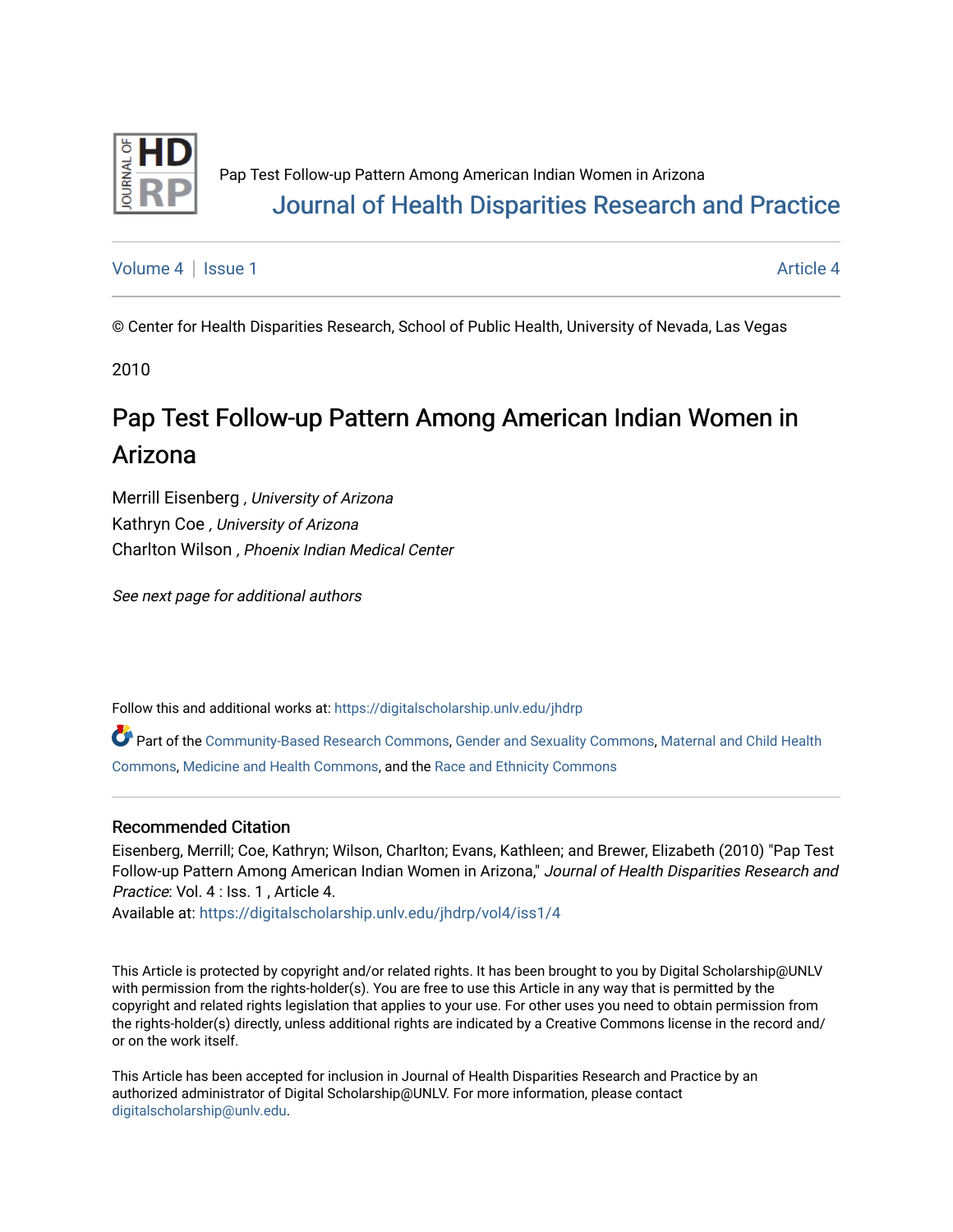## Pap Test Follow-up Pattern Among American Indian Women in Arizona

#### Abstract

Objective: To quantify the loss to follow-up rate after abnormal Pap test results at the Phoenix Indian Medical Center, an Indian Health Service regional facility, and identify barriers to follow-up from the patients' point of view.

Materials and Methods: Patient records were used to identify women who had abnormal Pap tests in 2002 and to document the status of their follow-up care. Women who had no clinical record of follow-up were contacted by telephone to arrange a follow-up appointment and to request participation in a structured qualitative interview to identify barriers to follow-up at the individual, family, community, and health care system levels. Structured qualitative interviews were conducted with 15 women.

Results: Of the 930 women with abnormal Pap test results in 2002, 11.1% received follow-up care at PIMC in accordance with the recommended time frame stipulated inclinical protocols; 74.6% received follow-up care at PIMC, but not in accordance with protocols; 2.6% were followed-up at another facility, 1% had moved out of the area, 3.5% were never treated, and we were unable to contact 6.6%. Most of the barriers to follow-up were related to communicating the need for follow-up and providing access to care within a time frame appropriate for clinical care.

Conclusion: While these findings place an important additional responsibility and burden on the health care system serving American Indian women, our research outreach efforts suggest that given the availability of appropriate resources, these barriers can be overcome.

#### Keywords

American Indians; Delivery of Health Care; North America; Pap Test

#### Cover Page Footnote

The project described was supported by Grant Numbers U01 CA086122 and U01 CA114696 from the National Institutes of Health/National Cancer Center. Its contents are solely the responsibility of the authors and do not necessarily represent the official views of the NIH/NCI.

#### Authors

Merrill Eisenberg, Kathryn Coe, Charlton Wilson, Kathleen Evans, and Elizabeth Brewer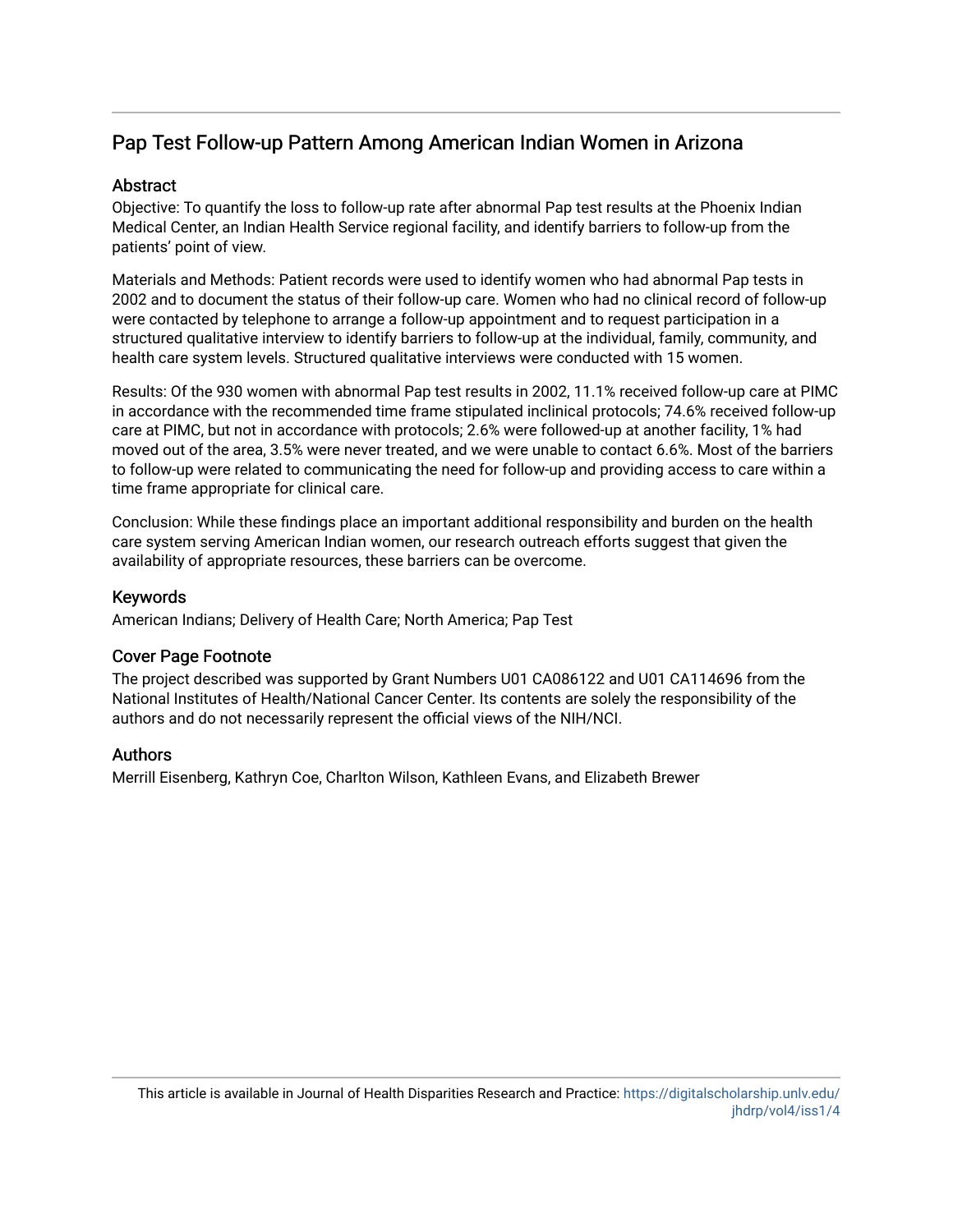

### **Journal of Health Disparities Research and Practice Volume 4, Number 1, Summer 2010 , pp. 42 – 51**

©2010 Center for Health Disparities Research School of Community Health Sciences University of Nevada, Las Vegas

# **Pap Test Follow-up Pattern Among American Indian Women in Arizona**

Merrill Eisenberg, University of Arizona, Zuckerman College of Public Health Kathryn Coe, University of Arizona, Zuckerman College of Public Health Charlton Wilson, Phoenix Indian Medical Center Kathleen Evans, Phoenix Indian Medical Center Elizabeth Brewer, Phoenix Indian Medical Center

# **ABSTRACT**

Objective: To quantify the loss to follow-up rate after abnormal Pap test results at the Phoenix Indian Medical Center, an Indian Health Service regional facility, and identify barriers to follow-up from the patients' point of view.

Materials and Methods: Patient records were used to identify women who had abnormal Pap tests in 2002 and to document the status of their follow-up care. Women who had no clinical record of follow-up were contacted by telephone to arrange a follow-up appointment and to request participation in a structured qualitative interview to identify barriers to follow-up at the individual, family, community, and health care system levels. Structured qualitative interviews were conducted with 15 women. Results: Of the 930 women with abnormal Pap test results in 2002, 11.1% received follow-up care at PIMC in accordance with the recommended timeframe stipulated in clinical protocols; 74.6% received follow-up care at PIMC, but not in accordance with protocols; 2.6% were followed-up at another facility, 1% had moved out of the area, 3.5% were never treated, and we were unable to contact 6.6%. Most of the barriers to followup were related to communicating the need for follow-up and providing access to care within a timeframe appropriate for clinical care.

Conclusion: While these findings place an important additional responsibility and burden on the health care system serving American Indian women, our research outreach efforts suggest that given the availability of appropriate resources, these barriers can be overcome.

**Key Words:** American Indians, North America, Pap Test, Delivery of Health Care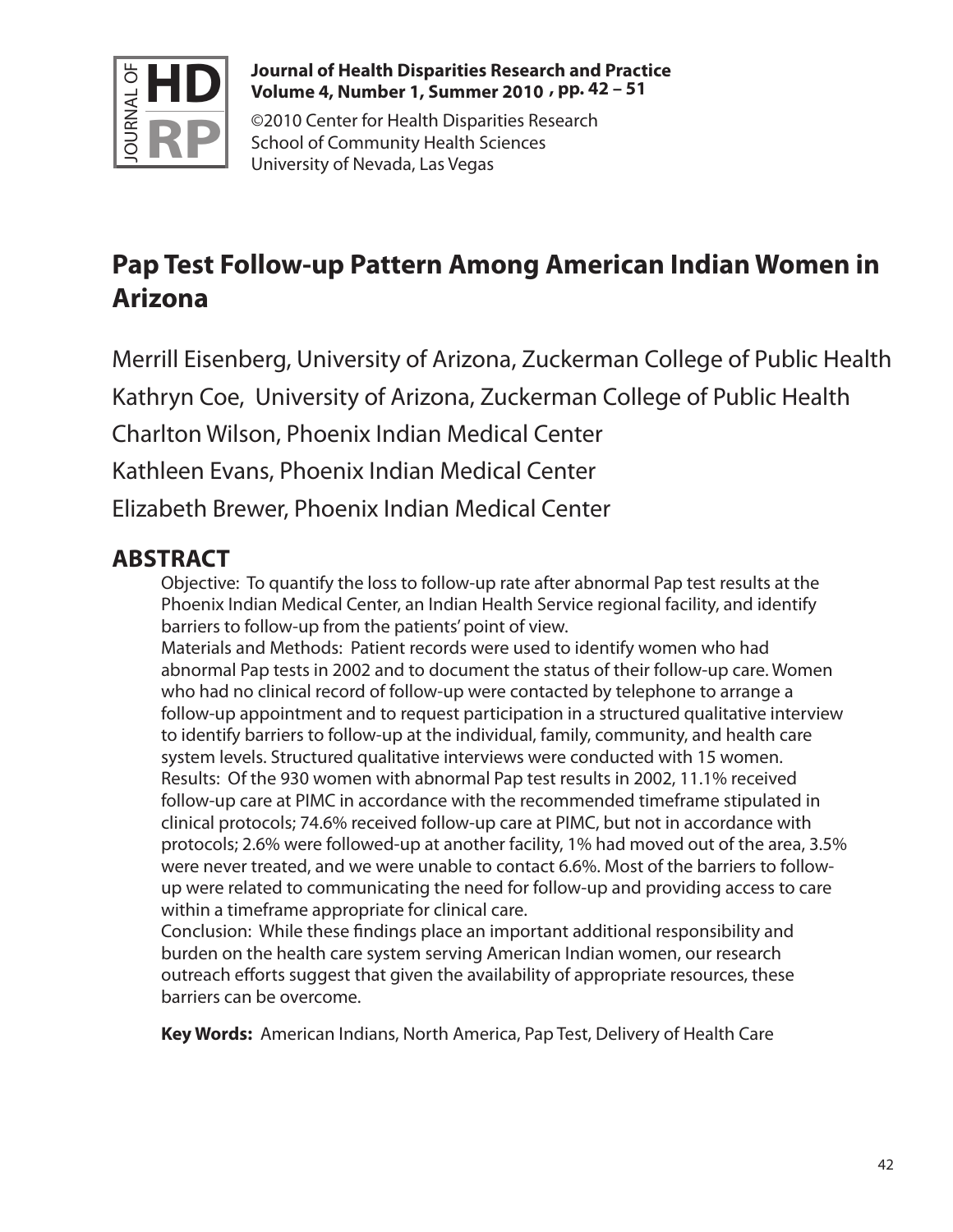## **INTRODUCTION**

Cervical cancer among American Indian/Alaska Native (AIAN) women is a health problem that is of growing concern. Although calculated rates may vary depending on how AIAN race is determined (Swan et al., 2006) several regional analyses over the past twenty years have demonstrated a cervical cancer incidence disparity for AIAN women (Horm and Burhansstipanov, 1992; Baquet, 1996; Bleed et al., 1992; Leman et al., 2005), and higher rates of abnormal Pap smear findings (Bernard et al., 2001), although there are exceptions (Paltoo and Chu, 2004). A recent comparison of AIAN cervical cancer rates with those of non-Hispanic white women residing in Indian Health Service Contract Health Service Delivery Areas (where calculation of race is likely to be most accurate), found that AIAN women had significantly higher cervical cancer rates overall (Becker et al., 2008), with variation by region. Other national data (Singh et al., 2004) suggest that the cervical cancer rate among AIAN women is impacted by poverty to a higher degree than it is among other racial/ethnic groups. Between 1975 and 2000, the incidence of cervical cancer among AIAN women was 292% higher in low socioeconomic census tracts compared to AIAN women residing in high socioeconomic census tracts. While the relationship between socio-economic status (SES) and cervical cancer incidence was also demonstrated in other populations (ranging from 30% for blacks, to 97% for non-Hispanic whites), the magnitude of difference was considerably higher for AIAN women than for women in any other ethnic group.

Once diagnosed with cervical cancer, AIAN women are more likely to die than women from other racial/ethnic groups (Espy et al., 2005; Cobb and Paisano, 1998; Samet, 1987; Horn and Burhansstipanov, 1992; Leman et al., 2005, pp.10-12). As with incidence, cervical cancer mortality is more impacted by SES among AIAN women than among women in other racial/ethnic categories. The mortality rate for AIAN women residing in low SES counties was 200% higher compared to AIAN women residing in high SES counties. The differential for other racial/ethnic groups ranged from 46% for non-Hispanic white women and 82% for Hispanic women (Singh, 2000).

Identifying and treating cervical cancer early in the disease process improves patient outcomes (USPSTF, 1999). One likely reason cervical cancer mortality rates are relatively high among AIAN women may be that as a group they have low rates of Pap test screening (Mahmoodian, 1987; Young, 2000; Bernard, 2001, pp.14-16) resulting in diagnosis at a later stage of the disease. An exception is that Satter et al. (2005) found that 97% of adult AIAN women in California participating in the California Health Interview Survey in 2001 reported ever having a Pap test and 90% reported having had a test in the past three years. However, these high screening compliance figures may be an artifact of using a telephone survey methodology, which excludes women who have no telephone.

Another reason for increased cervical cancer mortality is that even when AIAN women participate in cervical cancer screening, many do not receive the necessary follow-up care. A 1992 study of Pap test follow-up among AIAN women seen in twelve IHS and tribally operated clinics in Washington, Oregon, and Idaho found that 25% of recommended colposcopies following abnormal Pap test results were not completed (Yarboff et al., 2003). Other research (Gilbert et al., 1995; Fox et al., 1997) shows that follow-up rates are even worse for some other high-risk populations. In a logistic regression analysis comparing follow-up rates for racial and ethnic groups in California's Breast and Cervical Cancer Control Program (Fox et al., 1997), loss-to-follow-up rates for women with Pap findings of ASCUS, Low Grade SIL, High Grade SIL and Squamous Cell Carcinoma were lowest for white women (52.9%) followed by AIAN women (63.9%), with all other groups having higher rates. However, when examining the subset of women with High Grade SIL and Squamous Cell Carcinoma, AIAN women fared the worst, with 33.3% not followed.

Factors that have been related to low cervical cancer screening and follow-up in AIAN women include limited access to health care and use of traditional healers (Hodge et al., 1996), low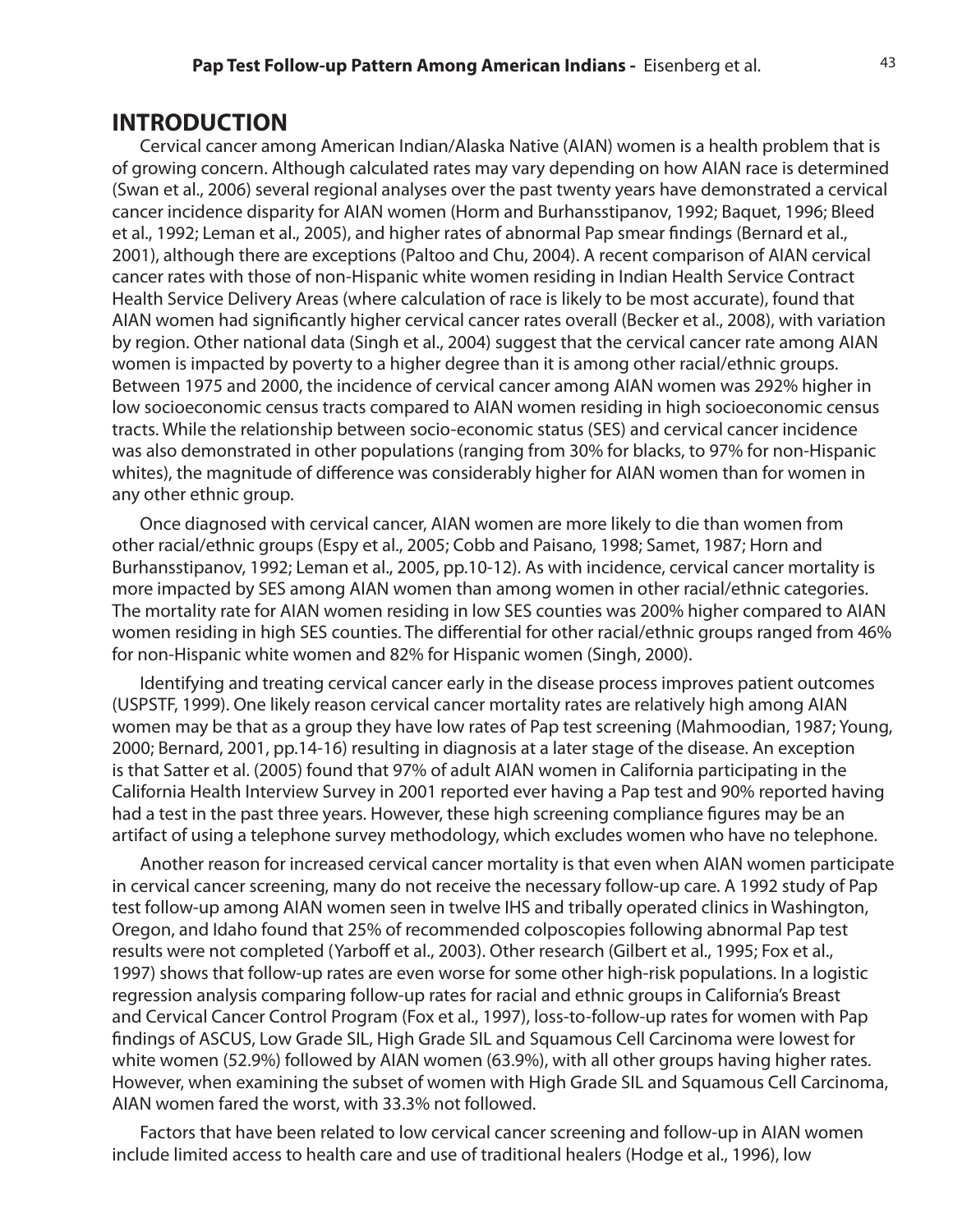perception of risk (Risendal et al., 1999), and the "newness" of cancer as an issue among AIAN women (Hodge et al., 1996). Cultural beliefs that may contribute to low cancer screening rates in AIAN populations include beliefs related to modern medical procedures for detecting and treating cancer, a tendency to not seek medical care unless ill, present time orientation, explanatory models of cancer, belief that speaking about cancer will cause it, and modesty (Solomon and Gotleib, 1999). Modesty, taboos, use of alternative traditional healing practices, illness beliefs, education, concepts of disease, and communication styles may also play a role (Hodge et al., 1996; Solomon and Gotleib, 1999).

We examined Pap test follow-up at the Phoenix Indian Medical Center (PIMC). PIMC is an Indian Health Service regional facility that provides a comprehensive range of primary and specialty medical services as well as community health services and education. PIMC serves 49,000 patients on six reservation-based AIAN communities and in the off-reservation population of AIAN who reside in metropolitan Phoenix/Maricopa County, Arizona. Indian Health Service eligible women may receive routine Pap tests in any of PIMC's primary care or women's clinics. Patients must place a call to the appointment desk to schedule an examination. The average time from a call to an appointment is approximately eight to twelve weeks. When an abnormal Pap result is found, the patient is sent a form letter identifying the abnormality and advising the patient to call to schedule a follow-up appointment. A copy of the letter is kept in the patient's file. If the patient does not make a followup appointment, the medical provider reviewing the patient's file initiates second and third letters at approximately three-month intervals for a total of three letters over a period of six months. If a patient with a severely abnormal Pap fails to have follow-up, other efforts, including Public Health Nurse referral, may be utilized to contact the patient and encourage her to come in.

Despite these efforts, many women fail to return for follow-up according to the standard guidelines. This research was undertaken to track all women who were seen at the PIMC Women's Clinic and Primary Care Clinic who received abnormal Pap test results in 2002 in order to determine the disposition of their follow-up care and to identify barriers to abnormal Pap test follow-up at PIMC from the women's point of view.

## **METHODS**

The Resource and Patient Management System (RPMS), an integrated suite of clinical, administrative, and financial software that is utilized by the Indian Health Service, was queried to identify all Pap tests performed on the PIMC campus in 2002 that had abnormal results. Pap tests were determined to be abnormal in accordance with consensus guidelines for the management of histology and cytology established by the American Society for Colposcopy and Cervical Pathology and that were in effect at the time of the research (Wright et al., 2002; Wright et al., 2003). A query of the RPMS system identified 930 patients who had abnormal Pap test results in 2002. The process used to follow the disposition of all abnormal Pap tests was as follows: a spreadsheet file was created by downloading information from the RPMS system, including the initial abnormal Pap results and dates, and all subsequent related clinical encounters and dates for each patient. A related clinical encounter was defined as a repeat Pap smear, colposcopy with or without biopsy, or surgical procedure including loop electrocautery excisional procedures (LEEP), cryosurgery, and/ or cold knife cone biopsies. Subsequent related clinical encounters during 2002 through October 2003 were captured. This timeframe allowed for at least nine months to have elapsed after the initial abnormal finding, enough time for women to have received all three call back letters and schedule an appointment.

Using the American Society for Colposcopy and Cervical Pathology's 2001 guidelines for the management of women with cervical cytological abnormalities (Wright et al., 2002) records were coded as having had full follow-up (subsequent clinical encounter within two months of the index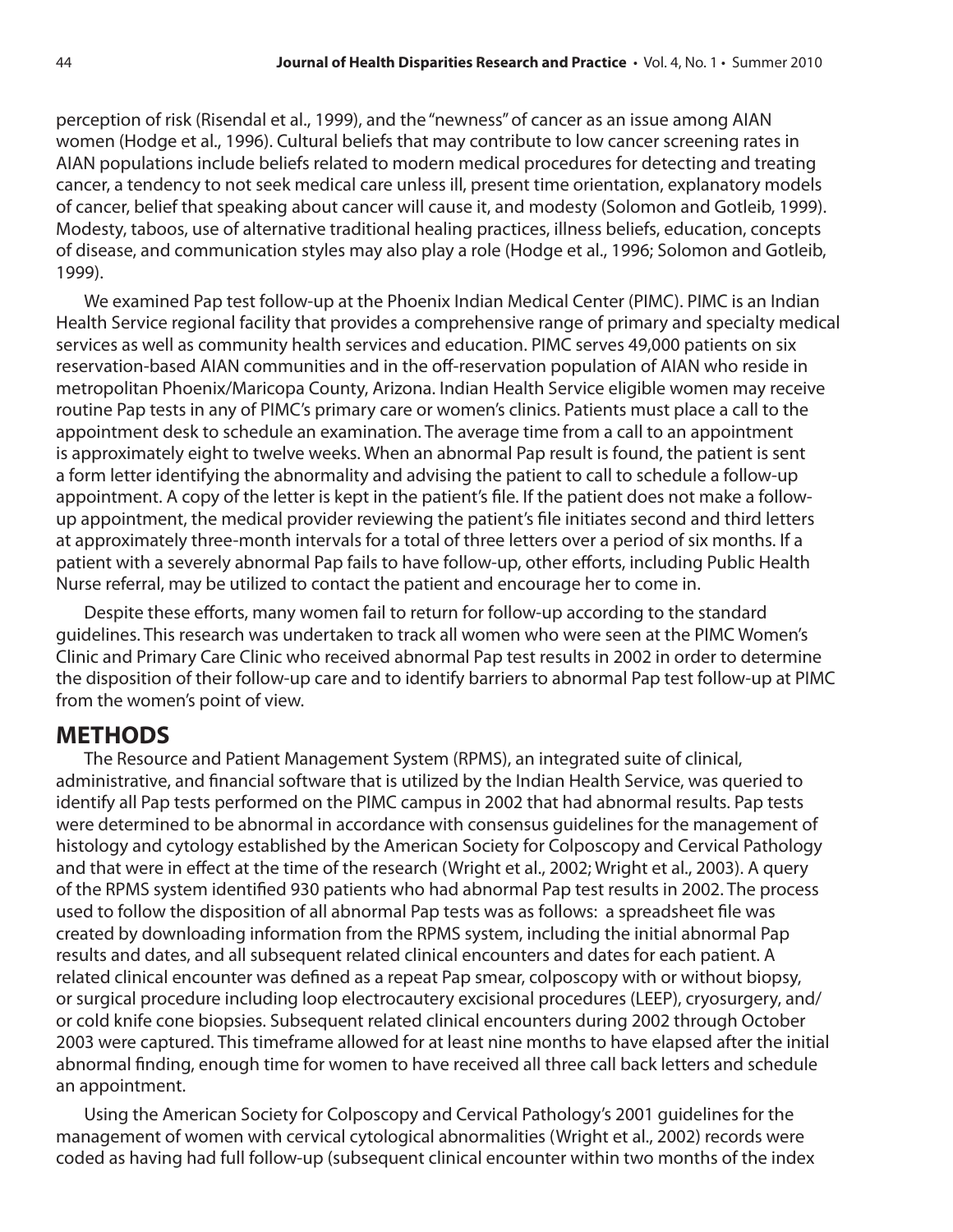encounter), partial follow-up (subsequent clinical encounter, more than two months after the index event), and lost-to-follow-up (no subsequent clinical encounter). There were 217 patients identified as not having had a subsequent clinical encounter as of October 31, 2003, which was at least nine months after the index events. We requested the clinical records of these 217 patients in November, 2003; thirteen charts were not available at that time. A total of 204 charts were reviewed by a nursemidwife working in the PIMC women's clinic, with consultation with the clinic's physicians. Upon examination it was found that follow-up had been documented in an additional 28 charts, leaving 176 charts that documented loss-to-follow-up.

One year later we performed an administrative review of 189 charts (176 with no record of followup and 13 charts that had been missing at the clinical review) to verify eligibility for care at PIMC and to gather contact information for a follow-up telephone call. All charts were available at this time. During this process, six women (3.2%) were found to not be eligible for follow-up at PIMC because upon they were non-Indians who had been eligible for their Pap smear at PIMC because they had been pregnant with an Indian child. After the pregnancy, they were no longer eligible for services. This left 183 women in the pool of patients lost-to-follow-up.

We attempted to contact all 183 women who had been identified as being lost-to-follow-up to determine if they had ever been treated. PIMC staff retrieved contact information from these patients' paper files and made aggressive efforts to locate them, making up to seven telephone calls to locate each individual, sometimes calling next-of-kin to find forwarding information. Of the 183 women, 122 (66.6%) were located. Through these telephone calls we identified women who had moved out of the area, who had received treatment elsewhere, who had received treatment at PIMC after our clinical chart review in November 2003, and who had never received treatment. Women who had never been treated and were still in the area were encouraged to make an appointment for followup and were invited to participate in an individual interview to discuss barriers to Pap smear followup. The names and contact information of those who agreed to participate were forwarded to the research team. A trained AIAN woman called each prospective participant and arranged a time and place to conduct the interview at the patient's convenience.

The interview format was structured, included many open-ended questions, and was implemented in a conversational style. The interview addressed potential barriers to follow-up in the individual (fear, co-morbidity, demographic characteristics, knowledge and attitudes about Pap smears and cervical cancer), the family/social network (composition and structure, resources, sources of advice), community (transportation availability, distance), and in the PIMC system (gender of the provider, appointment making, clinic experiences). In addition, we administered a traditional behavior scale that included items regarding language, participation in traditions, and social network. Demographic information, including age, education level, employment status, AIAN blood quantum, and prior pregnancy was documented for each participant. Women who participated in the interview were offered a \$50 gift card.

All research protocols and materials were reviewed and approved by the University of Arizona Human Subjects Protection Program, and the Phoenix Area Indian Health Service Institutional Review Board.

## **RESULTS**

Figure 1 shows the disposition of all 930 abnormal Pap smears from 2002. Relying solely on the RPMS data, the loss-to-follow-up rate was 20.3%. After completing the clinical record review, the administrative record review, and the telephone call, we found that only 11.1%, had been treated at PIMC within the timeframe specified by ideal clinical protocols; an additional 74.6% had been treated at PIMC, but not in a timely manner, 2.6% had been treated elsewhere, and .6% were not eligible for follow-up at PIMC. Those considered lost-to-follow-up included 3.5% who confirmed they had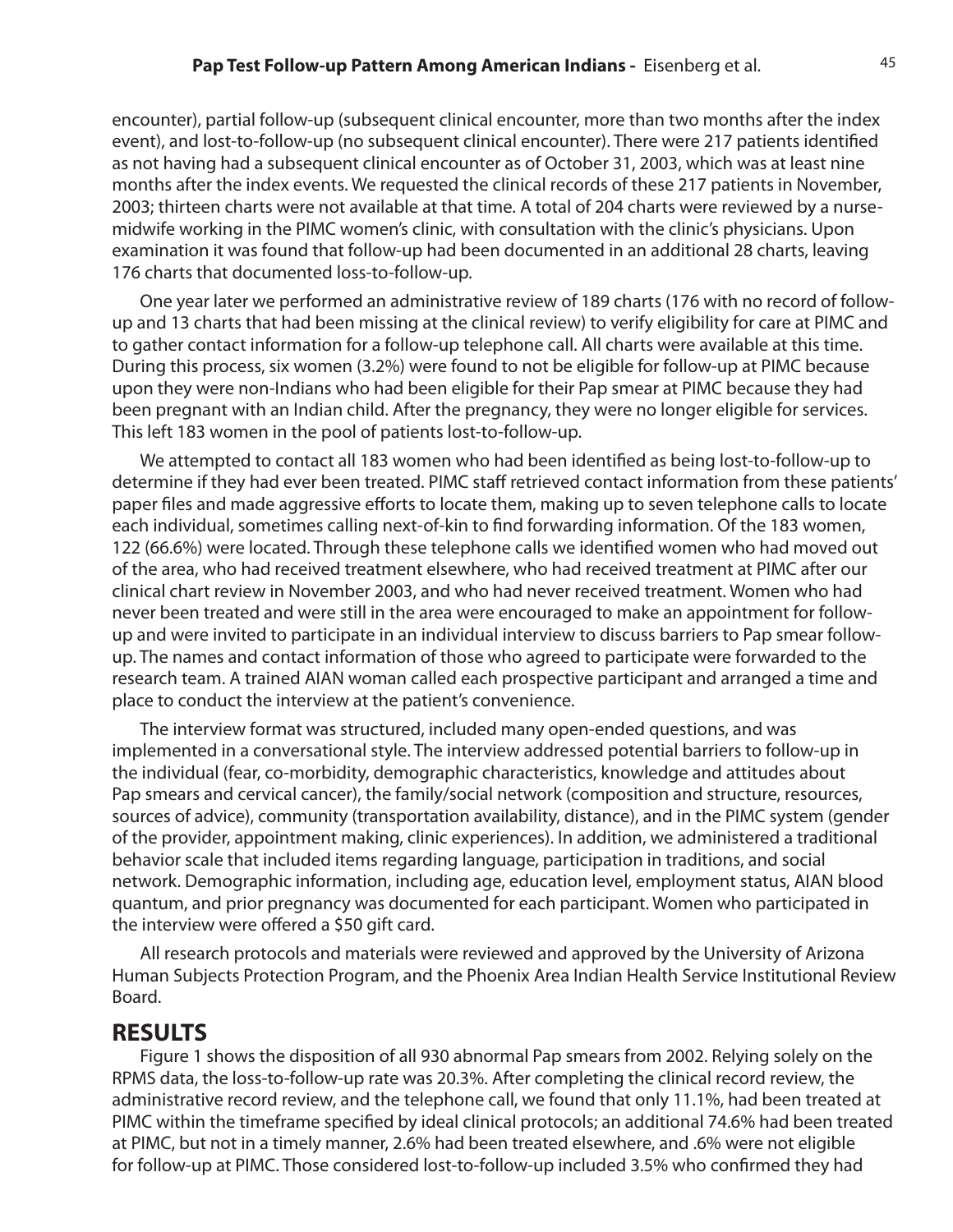

**Figure 1. Disposition of Abnormal Pap Smears in 2002.**

not received follow-up care, 1% who had moved out of the area, and 6.6% who we were unable to contact. This resulted in an overall loss-to-follow-up rate of 11.1%.

Although PIMC has a protocol for notifying patients who have abnormal Pap smear results that includes use of mailed notices, full follow-up procedures were documented in the records of only 12 (6.8%) women who had no record of follow-up in their clinical record. Partial follow-up (one or two letters) was documented for 139 women (79.0%); 25 (14.2%) women who had no record of follow-up had no documentation of any follow-up letters in their files.

Of the 33 women we were able to contact who had never received follow-up care, 15 (45%) agreed to be interviewed. The women interviewed ranged in age from 25-61, with an average age of 38.8. Ten of the fifteen reported that their AIAN blood quantum was 100%; the other five ranged from 13-75% AIAN blood quantum. Two had less than a high school education, three had a high school education, nine had some college, and one had a two-year college degree. All reported that they work outside of the home from 15-42 hours per week, with an average of 35.3 hours per week. All but one of the women had been pregnant at least once. Traditionality scores ranged from one to five, with one meaning most traditional and five meaning least traditional. One third of the women scored as most traditional (scores ranging from 1.6-2.6), one third scored in the moderate range (2.8- 3.5), and one third scored as least traditional (3.8-4.2). This suggests that the women we interviewed represented a range of adherence to traditional practices.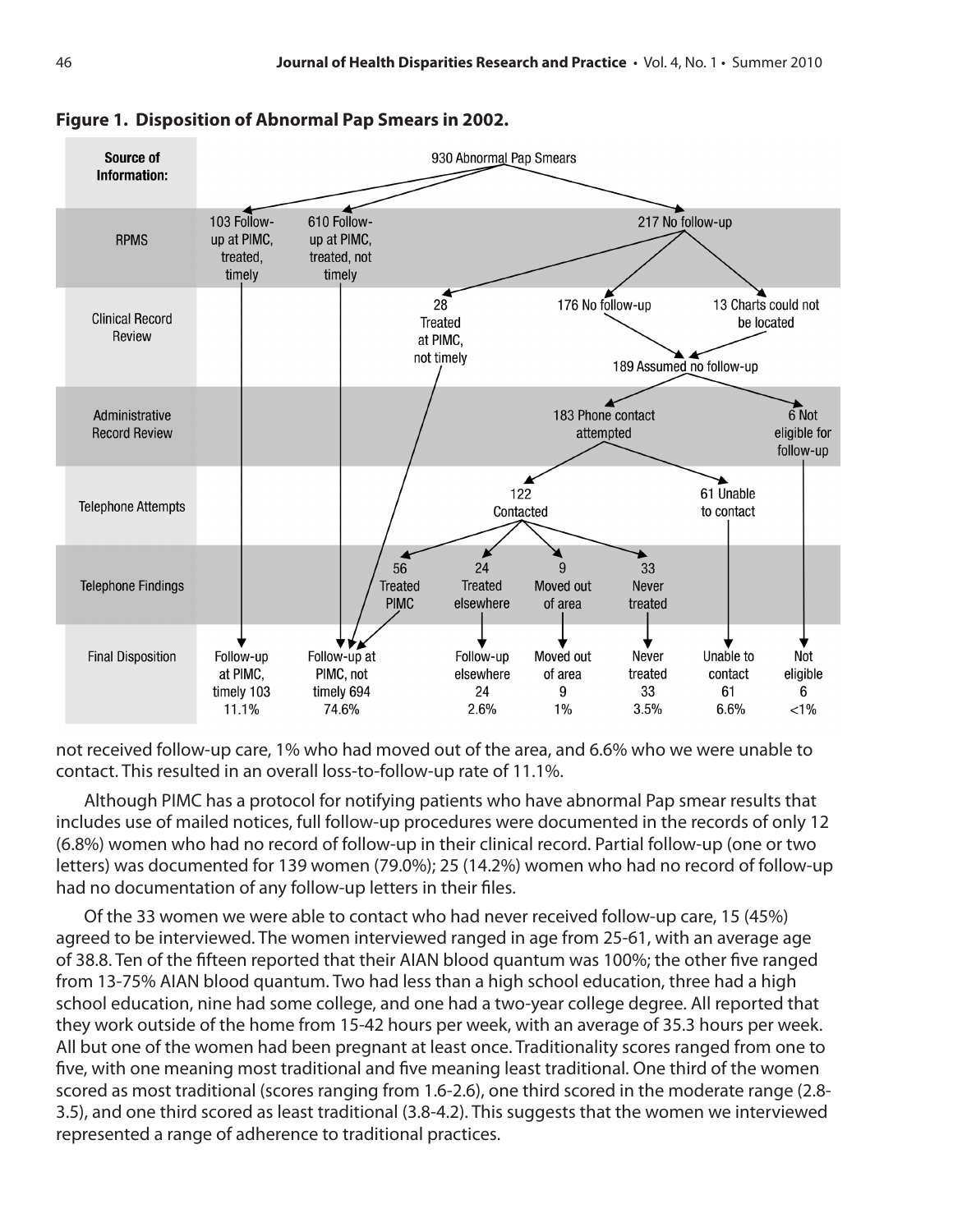Table 1 summarizes the reasons for lack of follow-up mentioned by the women we interviewed, by level of traditionality. They are organized by the locus at which they occur – in the system, at the individual level, at the family level, or in the community. Most reasons for lack of follow-up resided in the system. Seven of the fifteen women we interviewed stated that they had not followed-up because they had not been notified of the need to do so. One woman commented "I was never called or sent a notice that my test was abnormal so I figured everything was normal." Another said "No, I never received a notice or phone call that my test was abnormal. I did try to get an appointment this past June and I was told to call at a later date."

| <b>Locus of</b><br><b>Reason</b> | <b>Reason for Lack of Follow-up</b>                           | <b>Level of Traditionality</b> |                |     | <b>T</b> otal<br>mentions<br>by Locus |    |  |
|----------------------------------|---------------------------------------------------------------|--------------------------------|----------------|-----|---------------------------------------|----|--|
|                                  |                                                               | High                           | Moderate       | Low | Total                                 |    |  |
| System                           | Was never told follow-up was<br>needed                        | 3                              | 2              | 2   | 7                                     |    |  |
|                                  | Problems making the appointment                               |                                | 3              |     | 4                                     |    |  |
|                                  | Don't like the long wait in the<br>waiting room               |                                |                |     | $\mathfrak{D}$                        | 19 |  |
|                                  | Upset /distrustful of PIMC /staff                             |                                | $\overline{c}$ |     | 4                                     |    |  |
|                                  | Provider gender                                               |                                | 2              |     |                                       |    |  |
| Individual                       | Low understanding                                             |                                |                |     |                                       |    |  |
|                                  | Fear of test                                                  |                                |                |     | $\overline{2}$                        | 5  |  |
|                                  | Fear of findings                                              |                                |                |     |                                       |    |  |
|                                  | Forgot                                                        |                                |                |     |                                       |    |  |
| Family                           | Other priorities (busy, things come<br>up, husband's illness) |                                |                |     | $\overline{c}$                        | 2  |  |
| Community                        | Transportation problems                                       |                                |                | 2   | $\overline{c}$                        | 2  |  |

|  | Table 1. Reasons for Lack of Follow-up, by Level of Traditionality: Number of Mentions |  |  |
|--|----------------------------------------------------------------------------------------|--|--|
|  |                                                                                        |  |  |

Our clinical record review showed that after being notified of the need to return at least once, 72 women (7.8%) had made at least one appointment for follow-up, but never kept the appointment(s). The interviews revealed a range of issues that are related to not keeping appointments that were made. These include difficulties remembering the appointment, transportation problems, and situations that arise that make it difficult to keep the appointment, such as work issues, other illnesses in the family, or other situations that have a higher priority. The long wait in the waiting room is also a factor women consider when deciding if they are able to keep their appointment. As one woman said, "I get upset, angry and frustrated, especially when my kids are with me, because I don't know what is taking so long. It would help if the nurse or someone came out to let me know how much longer it will be or the reason why it's taking so long…" Another remarked "Yes it [the wait] did create problems, because when my son has to be dropped off at school or other things I have to do, sometimes I have to catch a ride and I can't give a definite time when I will be seen."

Perhaps the most daunting barrier to receiving follow-up care identified by the women we interviewed was simply the process of calling to make the appointment. A range of frustrations regarding the appointment scheduling process was described:

*…it's hard to get in…[I was] on hold for thirty minutes and then was told to try again as they were booked up.*

*It's frustrating for me when I try to call for an appointment. All I ever get is we're not taking any*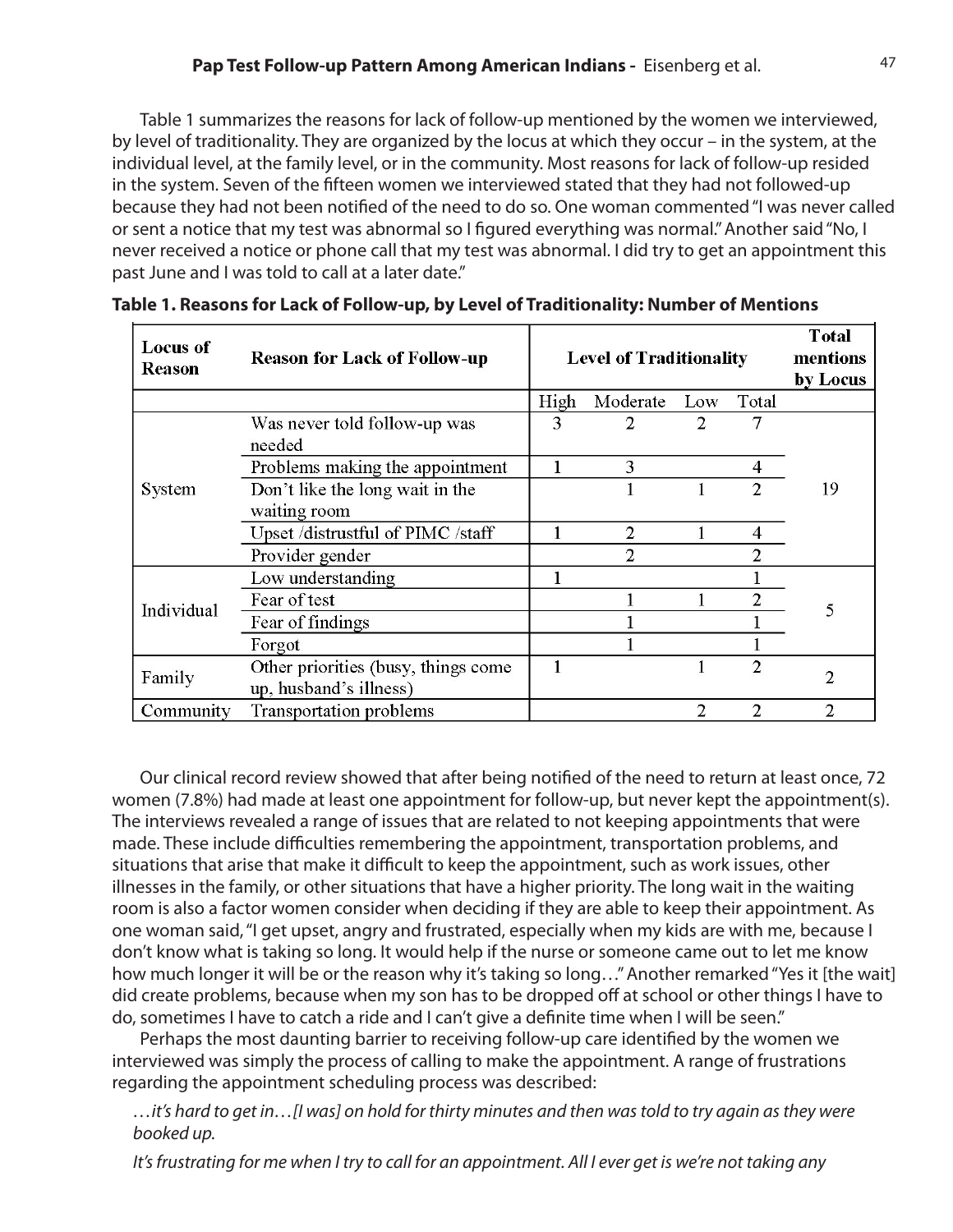*appointments until the beginning of the month or to call after 8:00 a.m., then I end up getting busy and I forget about the appointment.*

*I called several times and was told there were no appointments available, that the schedule was full. They told me they would send a notice when there was an opening and I never received one…. When I checked - I was told to call again - but was told the same thing - no open spots in the clinic and I never received a phone call or a letter regarding any openings in the schedule… Sometimes I have to wait for the call to go through and sometimes it just rings and rings.*

The interviews also reveal knowledge and attitude issues that discourage women from making and keeping their follow-up appointments. For example, the unavailability of appointments can send the message that it is not important to follow-up. As one woman said, "I wish they would make it easier instead of making it confusing to get an appointment. I can't get an appointment right away; if they don't think it's serious then I just let it go."

Several women reported that they avoid coming back because they dislike the exam:

*Just hearing that my mom and her mom never had to go through those tests, I think it's embarrassing to get them done.*

*I* did get a letter regarding the test results, but *I* didn't want to go back because of the thought of *having pain.*

Finally, several women made comments suggesting that they do not understand the importance of follow-up after having an abnormal Pap test or avoid the test because they do not want to have bad news:

*I'm also afraid of what they might find when they do tests and I don't want to find out if something is wrong.*

*My mom had something similar and she said she was fine after a while, without having to go back, so I didn't.*

*I didn't go because my test always comes out abnormal. I figure it's because of my diabetes and yeast infections. I did get a letter about the abnormal test but I didn't go back because they are always abnormal.*

Reasons for lack of follow-up do not appear to be related to level of traditionality. When asked "Does having a Pap test violate your cultural traditions?" all but two women answered "no." One woman, who scored as highly traditional said "[y]es and no. The Medicine Man doesn't do them, but I know it's for my own health and to go along with the modern ways." Another woman, who scored as moderately traditional said "[k]ind of, because it's disgusting."

### **Limitations of the Research**

Given the small number of women involved in this research, and the uniqueness of the health care facility in which the research took place, we cannot generalize the results to a larger population.

# **DISCUSSION**

Even with efforts to prevent the spread of Human Papilloma Virus through education and safe sexual practices and introduction of immunization programs, use of appropriate screening and treatment interventions for cervical cancer and its precursor lesions will continue to be the key method for reducing the burden of cervical cancer mortality in this population for many decades to come. The success of this strategy will be very dependent on the ability to follow through with the screening and treatment process.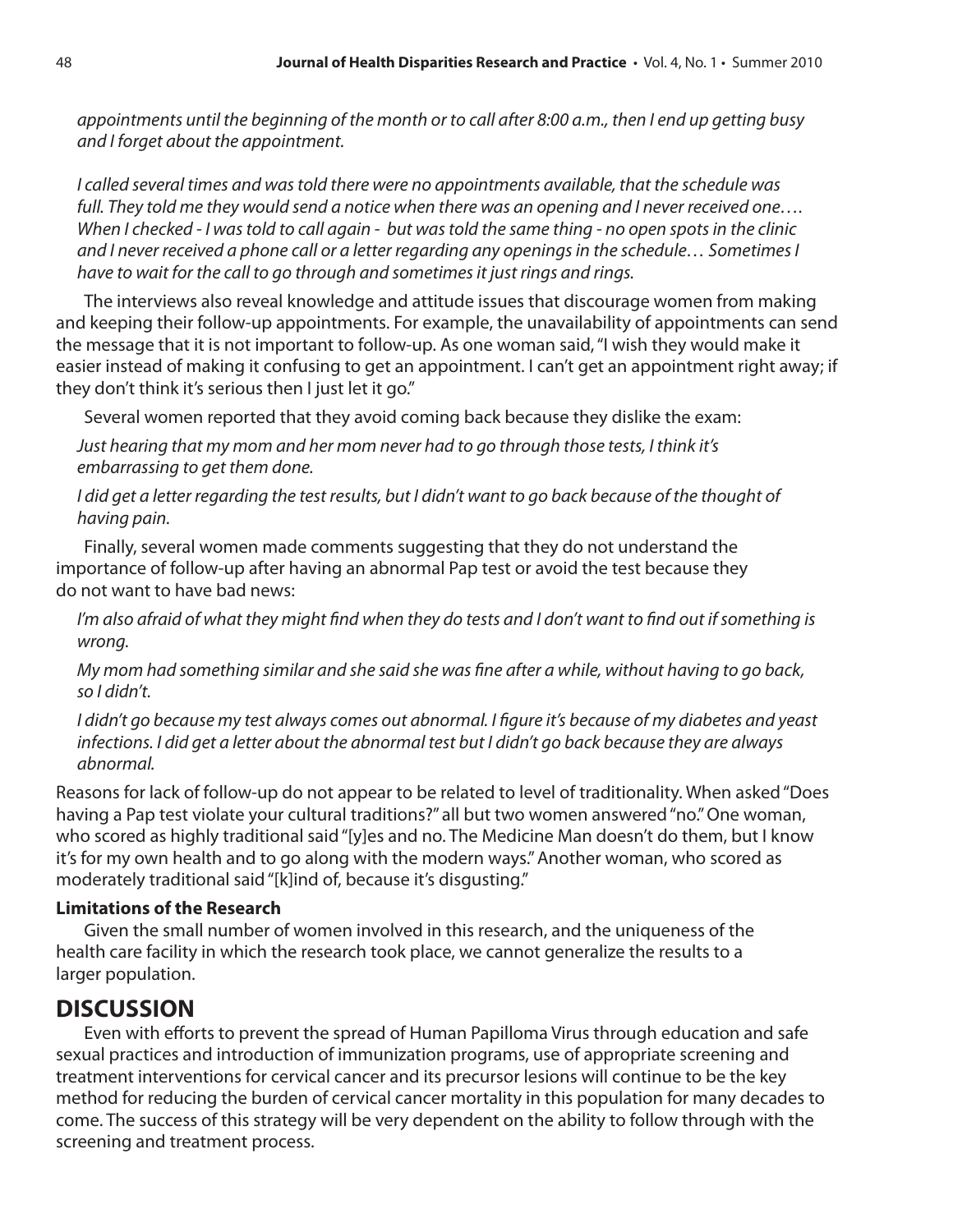#### **Pap Test Follow-up Pattern Among American Indians - Eisenberg et al.** 49

Our research demonstrated that using the electronic information system to determine the lossto-follow-up rate resulted in an overestimate of the number of women who did not receive follow-up care. The proportion of women lost-to-follow-up was decreased from 23.3% to 11.1% after examining medical charts and contacting women by telephone. This compares favorably with the results of studies of loss-to-follow-up after abnormal Pap results in other populations (Satter et al., 2005). Unfortunately, the source of information about loss-to-follow-up in many other studies is not clearly delineated. It is problematic to compare our findings, which are based on several levels of record review and aggressive efforts to locate women with no record of follow-up to determine if they had received care elsewhere, to findings from other studies. Further, while the loss-to-follow-up rate in our population was relatively low, it is important to note that only 11.1% of women received followup care in accordance with recommended clinical guidelines.

Importantly, we found that most of the barriers to follow-up appear to reside within challenges of the health care system in communicating the need for follow-up and in providing access to care within a timeframe appropriate for clinical care. These findings are consistent with an analysis by the Cervical Cancer Mortality Project (CCMP) of the National Cancer Institute's Center to Reduce Cancer Health Disparities (Freeman and Wingrove, 2005). In this expert panel analysis of many data sources related to the problem of mortality from cervical cancer, the CCMP participants identified major areas of emphasis in which policy changes and interventions at Federal, State, and local levels could significantly impact women's health and reduce cervical cancer mortality. Outreach, navigation, information and communication were among the factors identified. Our analysis extends the CCMP findings to AIAN women.

Looking at patient-level barriers to follow-up care, we found that cultural identity or traditional mores did not appear to be barriers to follow-up. Women with all levels of traditionality reported the same array of barriers. As has been described in other studies (Solomon and Gotleib, 1999; Coe et al., 2004), traditional women recognize the need for screening and follow-up for cervical cancer. Barriers reported also did not vary by other individual level variables, including age, education level, or employment status. At the individual level, we did find evidence that some of our interviewees found provider gender, dislike of the examination procedure, transportation limitations, and challenges with familial and work obligations as barriers to follow-up, and these issues must be addressed. However, these issues were less common than the previously mentioned access and communication factors.

The good news is that our research suggests that the underlying reasons for lack of follow-up after an abnormal Pap test are potentially solvable. Contrary to conventional wisdom, use of the telephone to track women in need of follow-up is feasible in this population. We were able to contact approximately two thirds of the women initially classified as lost-to-follow-up almost three years after the initial abnormal finding. This suggests that with the increased intensity and resources that were available because of this investigation, women can be engaged in the follow-up process.

Our research does have some limitations. We used retrospective electronic records to identify women who were lost-to-follow-up. Because of the retrospective nature of our research, we do not have the details of the efforts, barriers, perceptions, or solutions that did occur in arranging follow-up, even if delayed, for the vast majority of women during the research period. Knowing these issues and solutions as they occurred would add important knowledge to our investigation. Also, our sample of women informing our qualitative analysis was small, which limited our ability to identify important issues within subsets of women with similar issues. For example, our traditionality scale was designed to identify more and less traditional women, using certain criteria which may be problematic (Coe et al., 2004) and the sample size in the low, moderate, and high traditional groups was low and may not be representative. Also, those who declined to be interviewed may have reported different barriers.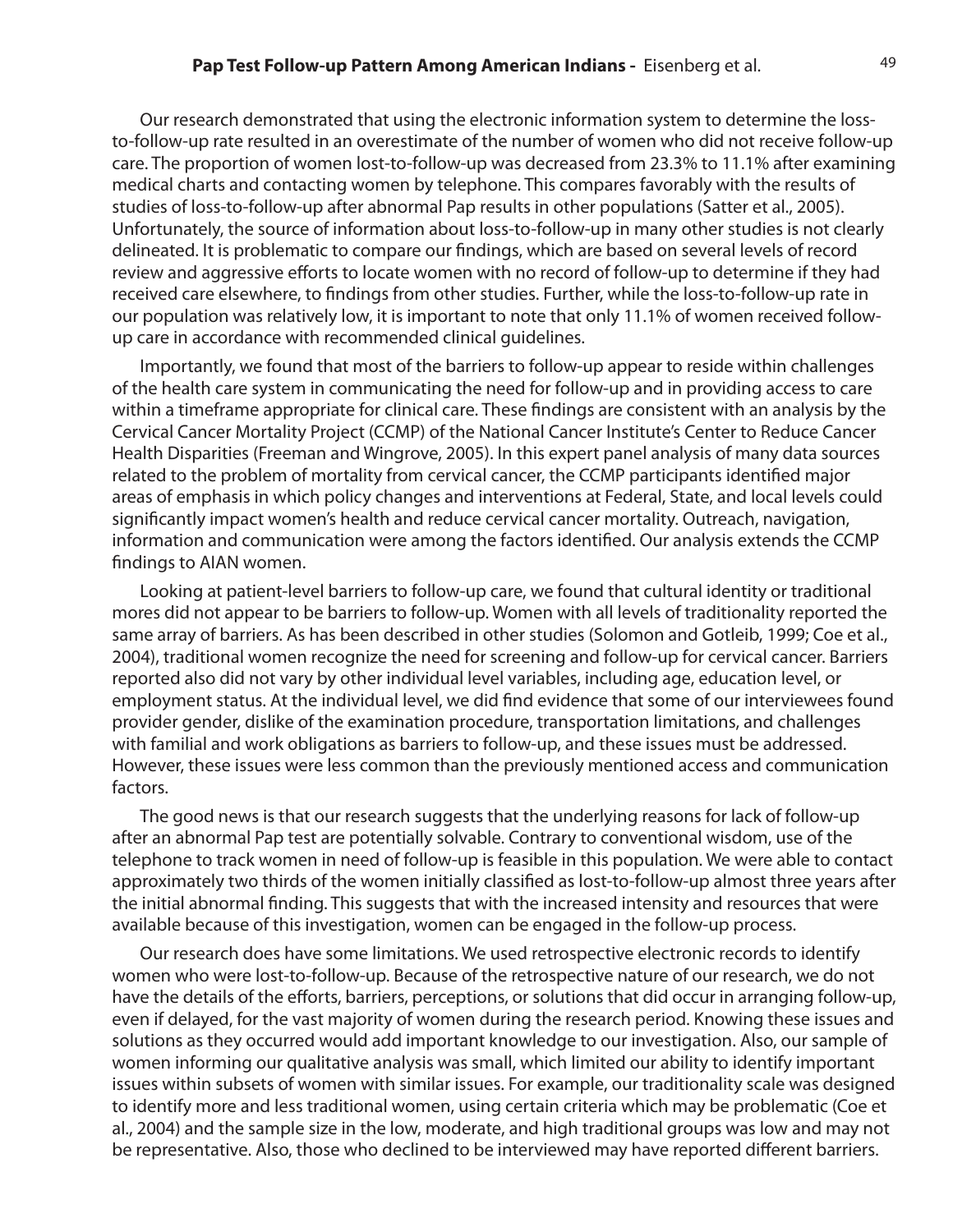However, the systemic barriers consistently reported here, by women of all levels of traditionality, suggest that these issues are likely to be common to many AIAN women.

In summary, we found that the key barriers faced by AIAN women to following-up with abnormal Pap smears appear to reside within challenges of the health care system in communicating the need for follow-up and in providing access to care within a timeframe appropriate for quality clinical care. Women at risk, health care advocates, and Federal, State, and Tribal partners should view this as an opportunity to create the systems and processes necessary to find solutions to these barriers. Combined with new and important opportunities for prevention such as HPV vaccine, such solutions should lead to the promise of reducing this unnecessary health disparity.

## **ACKNOWLEDGMENT**

The project described was supported by Grant Numbers U01 CA086122 and U01 CA114696 from the National Institutes of Health/National Cancer Center. Its contents are solely the responsibility of the authors and do not necessarily represent the official views of the NIH/NCI.

## **REFERENCES**

- Baquet CR (1996). Native Americans' cancer rates in comparison with other peoples of color. Cancer. 78(7 Suppl):1538-1544.
- Becker TM, Espey DK, Lawson HW, Saralya M, Jim MA, Waxman AG (2008). Regional differences in cervical cancer incidence among American Indians and Alaska Natives, 1999-2004. Cancer. 113(S5):1234-1243.
- Bernard VB, Lee NC, Piper M, Richardson L (2001). Race-specific results of Papanicolaou testing and the rate of cervical neoplasia in the National Breast and Cervical Cancer Early Detection Program, 1991-1998 (United States). Cancer Causes Control. 12(1):61-68.
- Bleed DM, Risser DR, Sperry S, Hellhake D, Helgerson SD (1992). Cancer incidence and survival among American Indians registered for Indian Health Service care in Montana, 1982-1987. 84(19):1500- 1505.
- Cobb N and Paisano RE (1998). Patterns of cancer mortality among Native Americans. 83(11):2377- 2383.
- Coe K, Attakai A, Papenfuss M, Giuliano A, Martin L, Nuvayestewa L, (2004). Traditionalism and its relationship to disease risk and protective behaviors of women living on the Hopi reservation. Health Care Women Int. 25(5):391-410.
- Espy D, Paisano R, Cobb N (2005). Regional patterns and trends in cancer mortality among American Indians and Alaska Natives, 1990-2001. Cancer. 103:1045-1053.
- Fox P, Arnsberger P, Zhang X (1997). An Examination of Differential Follow-Up Rates in Cervical Cancer Screening. J Community Health. 22(3):199-209.
- Freeman HP, Wingrove BK (2005). Excess Cervical Cancer Mortality: A Marker for Low Access to Health Care in Poor Communities. Rockville, MD: National Cancer Institute, Center to Reduce Cancer Health Disparities. NIH Pub. No. 05-5282.
- Gilbert TJ, Sugarman JR, Cobb N (1995). Abnormal Papanicolaou smears and colposcopic follow-up among American Indian and Alaska Native women in the Pacific Northwest. J. Am. Board Fam. Pract. 8(3):183-188.
- Hodge FS, Federicks L, Rodriguez B (1996). American Indian women's talking circle, a cervical cancer screening and prevention project. Cancer. 78(Suppl. 7):1592-1597.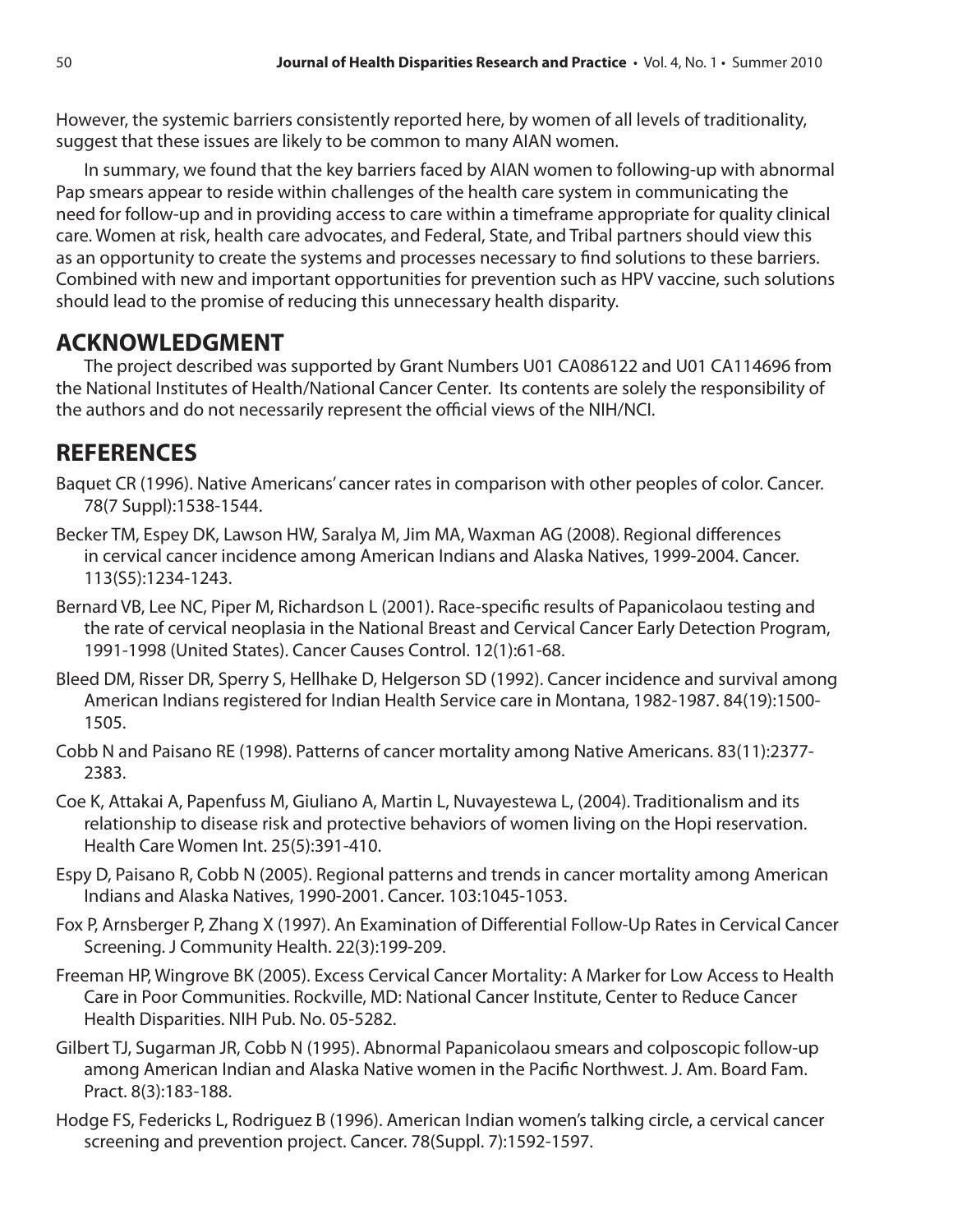- Horm JW, Burhansstipanov L (1992). Cancer incidence, survival, and mortality among American Indians and Alaska Natives. Am. Indian Cult. Res. J. 16(3):21-39.
- Leman RF, Espey D, Cobb N (2005). Invasive cervical cancer among American Indian women in the Northern Plains, 1994-1998: incidence, mortality, and missed opportunities. Public Health Rep. 120:283-287.
- Mahmoodian S (1987). Cervical and breast cancer screening rates in Sioux Indian women. State J Med. 87:643-645.
- Paltoo DN, Chu KC (2004). Patterns in cancer incidence among American Indians/Alaska Natives, United States, 1992-1999. Public Health Rep. 119:433-451.
- Risendal B, Roe D, DeZapien J, Papenfuss M, Giuliano A (1999). Influence of health care, cost, and culture on breast cancer screening: issues facing urban American Indian Women. Prev Med. 29:501-9.
- Samet JM, Key CR, Hunt WC, Goodwin JS (1987). Survival of American Indian and Hispanic cancer patients in New Mexico and Arizona, 1969-82. J Natl Cancer Inst. 79(3):457-463.
- Satter DE, Seals BF, Chia YJ, Gatchell M, Burhansstipanov L, Tsai L (2005). American Indians and Alaska Natives in California: Women's Cancer Screening and Results. J. Cancer Educ. 20(Suppl. 1):58-64.
- Singh GK (2000). Socioeconomic and behavioral differences in health, morbidity, and mortality in Kansas: Empirical data, models, and analyses. In The Society and Population Health Reader, Vol. 2, A State and Community Perspective, AR Tarlov and RF St. Peter, eds. New York, NY: The New Press, 15-56.
- Singh GK, Miller BA, Hankey BF, Edwards BK (2004). Persistent area socioeconomic disparities in U.S. incidence of cervical cancer, mortality, stage, and survival, 1975-2000. Cancer. 101(5):1051-1057.
- Solomon TG, Gotleib NH (1999). Measures of American Indian traditionality and its relationship to cervical cancer screening. Health Care Women Int. 20(5):493-504.
- Swan J, Breen N, Burhanssitapanov L, Satter DE, Davis WW, McNeel T, Snipp CM (2006). Cancer screening and risk factor rates among American Indians. Am. J. Public Health. 96(2):340-350.
- USPSTF (1999). Evaluation of Cervical Cytology. Summary, Evidence Report/Technology Assessment: Number 5, January 1999. Agency for Health Care Policy and Research, Rockville, MD. Electronic document accessed at http://www.ahrg.gov/clinic/epcsums/cervsumm.htm on August 8, 2006.
- Wright TC, Cox JT, Massad LS, Twiggs LB, Wilkinson EJ (2002). 2001 consensus guidelines for the management of women with cervical cytological abnormalities. JAMA. 287(16):2120-2129.
- Wright TC, Cox JT, Massad LS, Carlson J, Twiggs LB, Wilkinson EJ (2003). 2001 consensus guidelines for the management of women with cervical intraepithelial neoplasia. Am J Obstet. Gynecol. 189(1):295-304.
- Yarboff KR, Shakira Washington K, Leader A, Neilson E, Mandelblatt J (2003). Is the promise of cancer screening programs being compromised? Quality of follow-up care after abnormal screening results. Med. Care Res. Rev. 60(3):294-331.
- Young TK, Kliewer E, Blanchard J, Mayer T (2000). Monitoring disease burden and preventive behavior with data linkage: Cervical cancer among aboriginal people in Manitoba, Canada. Am J Public Health. 90(9):1466-1468.